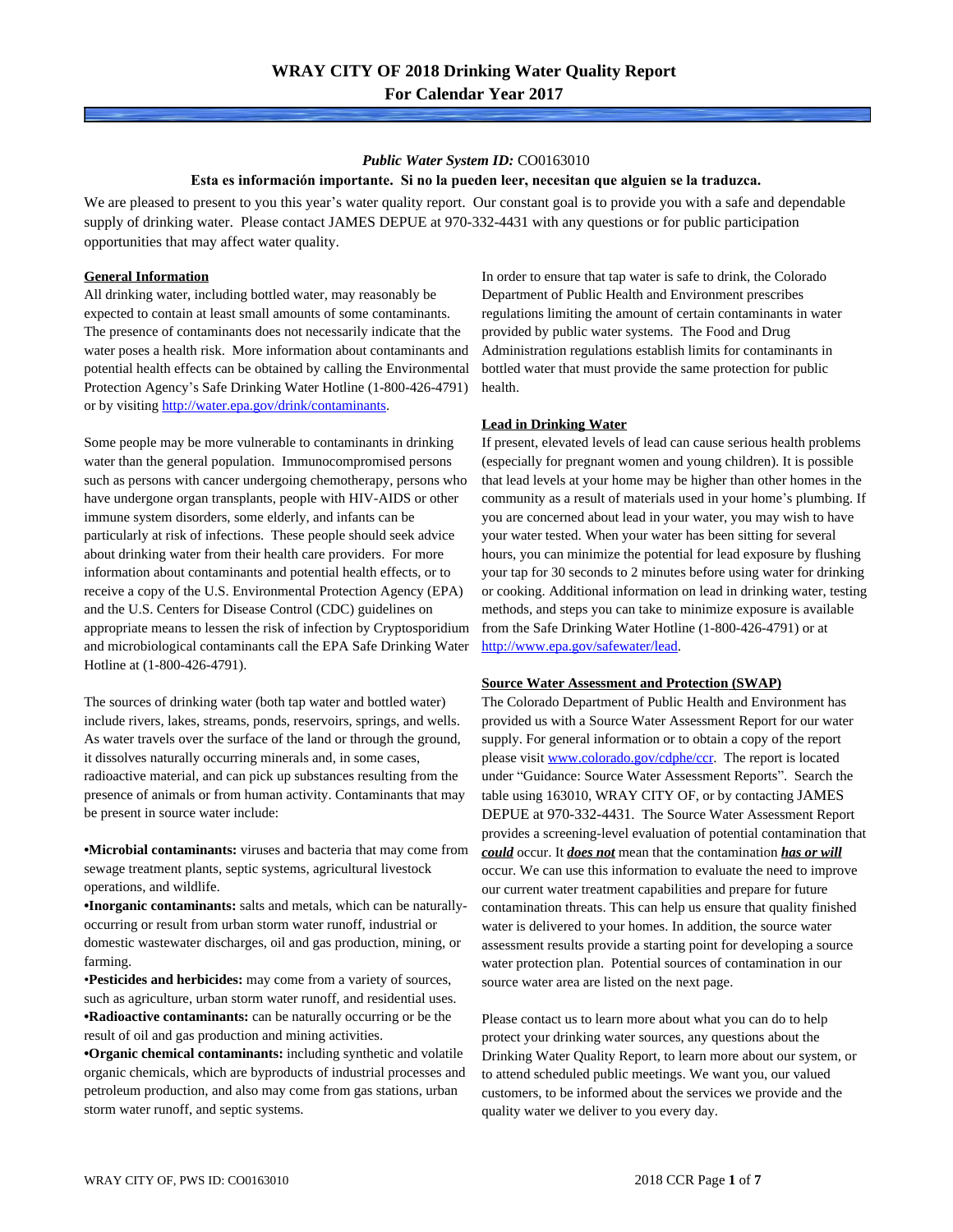# **Our Water Sources**

| <b>Source</b> | <b>Source Type</b> | <b>Water Type</b> | <b>Potential Source(s) of Contamination</b> |
|---------------|--------------------|-------------------|---------------------------------------------|
| WELL NO 10    | Well               | Groundwater       | No known susceptibility                     |
| WELL NO 6     | Well               | Groundwater       | No known susceptibility                     |
| WELL NO 7     | Well               | Groundwater       | No known susceptibility                     |
| WELL NO 8     | Well               | Groundwater       | No known susceptibility                     |
| WELL NO 9     | Well               | Groundwater       | No known susceptibility                     |

# **Terms and Abbreviations**

- **Maximum Contaminant Level (MCL)** − The highest level of a contaminant allowed in drinking water.
- **Treatment Technique (TT)** − A required process intended to reduce the level of a contaminant in drinking water.
- **Health-Based** − A violation of either a MCL or TT.
- **Non-Health-Based** − A violation that is not a MCL or TT.
- **Action Level (AL)** − The concentration of a contaminant which, if exceeded, triggers treatment and other regulatory requirements.
- **Maximum Residual Disinfectant Level (MRDL)** − The highest level of a disinfectant allowed in drinking water. There is convincing evidence that addition of a disinfectant is necessary for control of microbial contaminants.
- **Maximum Contaminant Level Goal (MCLG)** − The level of a contaminant in drinking water below which there is no known or expected risk to health. MCLGs allow for a margin of safety.
- **Maximum Residual Disinfectant Level Goal (MRDLG)** − The level of a drinking water disinfectant, below which there is no known or expected risk to health. MRDLGs do not reflect the benefits of the use of disinfectants to control microbial contaminants.
- **Violation (No Abbreviation)** − Failure to meet a Colorado Primary Drinking Water Regulation.
- **Formal Enforcement Action (No Abbreviation)** − Escalated action taken by the State (due to the risk to public health, or number or severity of violations) to bring a non-compliant water system back into compliance.
- **Variance and Exemptions (V/E)** − Department permission not to meet a MCL or treatment technique under certain conditions.
- **Gross Alpha (No Abbreviation)** − Gross alpha particle activity compliance value. It includes radium-226, but excludes radon 222, and uranium.
- **Picocuries per liter (pCi/L)** − Measure of the radioactivity in water.
- **Nephelometric Turbidity Unit (NTU)** − Measure of the clarity or cloudiness of water. Turbidity in excess of 5 NTU is just noticeable to the typical person.
- **Compliance Value (No Abbreviation)** Single or calculated value used to determine if regulatory contaminant level (e.g. MCL) is met. Examples of calculated values are the 90th Percentile, Running Annual Average (RAA) and Locational Running Annual Average (LRAA).
- **Average (x-bar)** − Typical value.
- **Range (R)** − Lowest value to the highest value.
- **Sample Size (n)** − Number or count of values (i.e. number of water samples collected).
- **Parts per million = Milligrams per liter (ppm = mg/L)** − One part per million corresponds to one minute in two years or a single penny in \$10,000.
- **Parts per billion = Micrograms per liter (ppb = ug/L)** − One part per billion corresponds to one minute in 2,000 years, or a single penny in \$10,000,000.
- **Not Applicable (N/A)** Does not apply or not available.
- **Level 1 Assessment** A study of the water system to identify potential problems and determine (if possible) why total coliform bacteria have been found in our water system.
- **Level 2 Assessment** A very detailed study of the water system to identify potential problems and determine (if possible) why an E. coli MCL violation has occurred and/or why total coliform bacteria have been found in our water system on multiple occasions.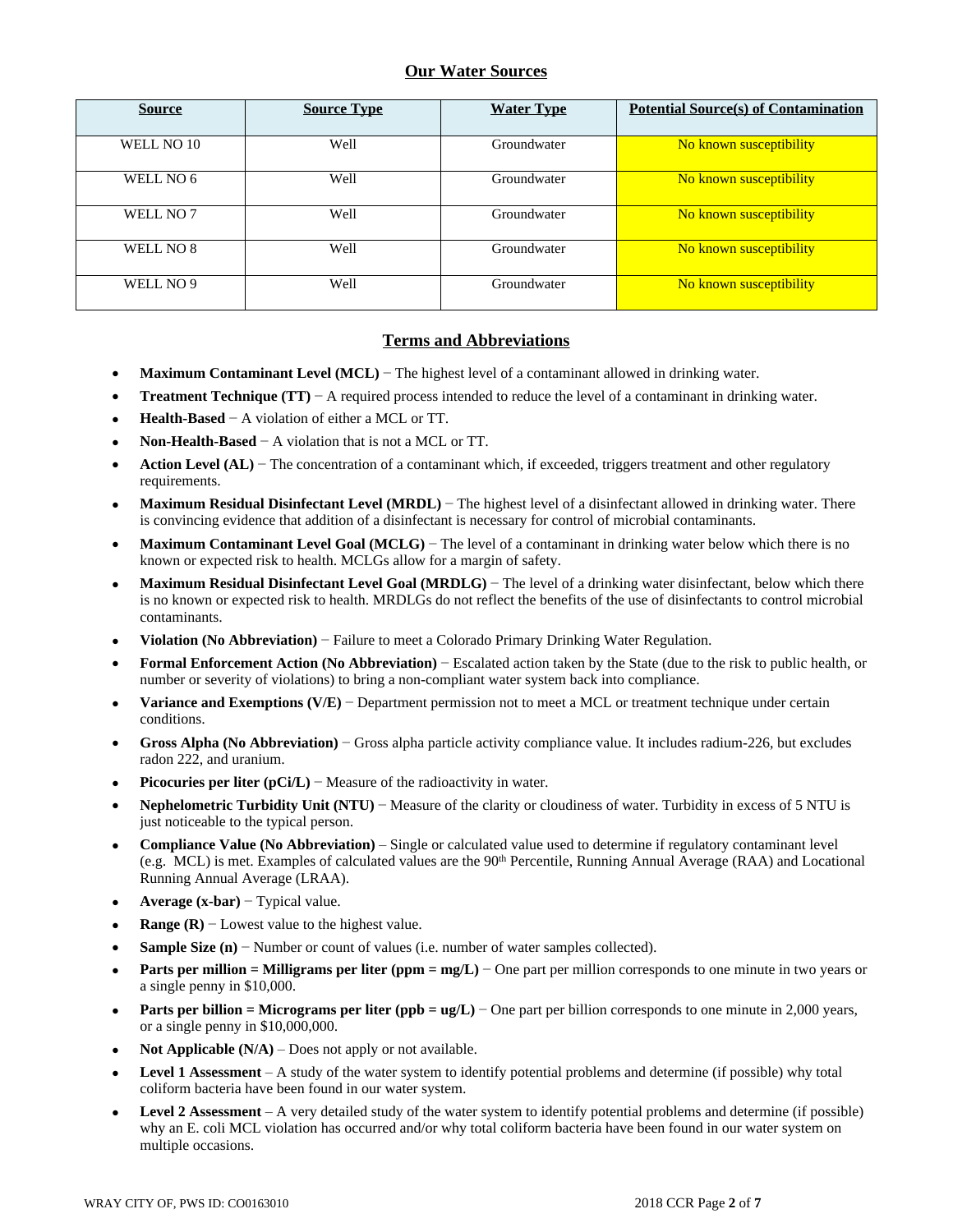# **Detected Contaminants**

WRAY CITY OF routinely monitors for contaminants in your drinking water according to Federal and State laws. The following table(s) show all detections found in the period of January 1 to December 31, 2017 unless otherwise noted. The State of Colorado requires us to monitor for certain contaminants less than once per year because the concentrations of these contaminants are not expected to vary significantly from year to year, or the system is not considered vulnerable to this type of contamination. Therefore, some of our data, though representative, may be more than one year old. Violations and Formal Enforcement Actions, if any, are reported in the next section of this report.

**Note:** Only detected contaminants sampled within the last 5 years appear in this report. If no tables appear in this section then no contaminants were detected in the last round of monitoring.

|                                    | <b>Disinfectants Sampled in the Distribution System</b><br><b>TT Requirement:</b> At least 95% of samples per period (month or quarter) must be at least 0.2 ppm $OR$<br>If sample size is less than 40 no more than 1 sample is below $0.2$ ppm<br><b>Typical Sources:</b> Water additive used to control microbes |                                                                            |                                                                                                                         |                |                |           |  |  |  |
|------------------------------------|---------------------------------------------------------------------------------------------------------------------------------------------------------------------------------------------------------------------------------------------------------------------------------------------------------------------|----------------------------------------------------------------------------|-------------------------------------------------------------------------------------------------------------------------|----------------|----------------|-----------|--|--|--|
| <b>Disinfectant</b><br><b>Name</b> | <b>Time Period</b>                                                                                                                                                                                                                                                                                                  | <b>Results</b>                                                             | <b>MRDL</b><br><b>Number of Samples</b><br><b>Sample</b><br>TТ<br><b>Below Level</b><br><b>Violation</b><br><b>Size</b> |                |                |           |  |  |  |
| Chlorine                           | December, 2017                                                                                                                                                                                                                                                                                                      | <b>Lowest period percentage of samples</b><br>meeting TT requirement: 100% | $\theta$                                                                                                                | $\overline{4}$ | N <sub>0</sub> | $4.0$ ppm |  |  |  |

|                            | Lead and Copper Sampled in the Distribution System |                                |                              |                           |                                      |                                              |                                                            |                                                                               |  |  |  |
|----------------------------|----------------------------------------------------|--------------------------------|------------------------------|---------------------------|--------------------------------------|----------------------------------------------|------------------------------------------------------------|-------------------------------------------------------------------------------|--|--|--|
| Contaminant<br><b>Name</b> | <b>Time</b><br>Period                              | 90 <sup>th</sup><br>Percentile | <b>Sample</b><br><b>Size</b> | Unit of<br><b>Measure</b> | 90 <sup>th</sup><br>Percentile<br>AL | <b>Sample</b><br><b>Sites</b><br>Above<br>AL | 90 <sup>th</sup><br>Percentile<br>AL.<br><b>Exceedance</b> | <b>Typical Sources</b>                                                        |  |  |  |
| Copper                     | 09/28/2017<br>to<br>09/28/2017                     | 0.13                           | 10                           | ppm                       | 1.3                                  | $\theta$                                     | N <sub>0</sub>                                             | Corrosion of<br>household plumbing<br>systems; Erosion of<br>natural deposits |  |  |  |
| Lead                       | 09/28/2017<br>to<br>09/28/2017                     | 5                              | 10                           | ppb                       | 15                                   |                                              | N <sub>o</sub>                                             | Corrosion of<br>household plumbing<br>systems; Erosion of<br>natural deposits |  |  |  |

| Disinfection Byproducts Sampled in the Distribution System |      |         |                |               |                |            |             |                |                  |                  |  |
|------------------------------------------------------------|------|---------|----------------|---------------|----------------|------------|-------------|----------------|------------------|------------------|--|
| <b>Name</b>                                                | Year | Average | Range          | <b>Sample</b> | Unit of        | <b>MCL</b> | <b>MCLG</b> | <b>Highest</b> | <b>MCL</b>       | <b>Typical</b>   |  |
|                                                            |      |         | $Low - High$   | <b>Size</b>   | <b>Measure</b> |            |             | Compliance     | <b>Violation</b> | <b>Sources</b>   |  |
|                                                            |      |         |                |               |                |            |             | <b>Value</b>   |                  |                  |  |
|                                                            |      |         |                |               |                |            |             |                |                  |                  |  |
| Total                                                      | 2017 | 1.9     | $1.9$ to $1.9$ |               | ppb            | 80         | N/A         |                | N <sub>o</sub>   | <b>Byproduct</b> |  |
| Trihalome                                                  |      |         |                |               |                |            |             |                |                  | of drinking      |  |
| thanes                                                     |      |         |                |               |                |            |             |                |                  | water            |  |
| (TTHM)                                                     |      |         |                |               |                |            |             |                |                  | disinfection     |  |
|                                                            |      |         |                |               |                |            |             |                |                  |                  |  |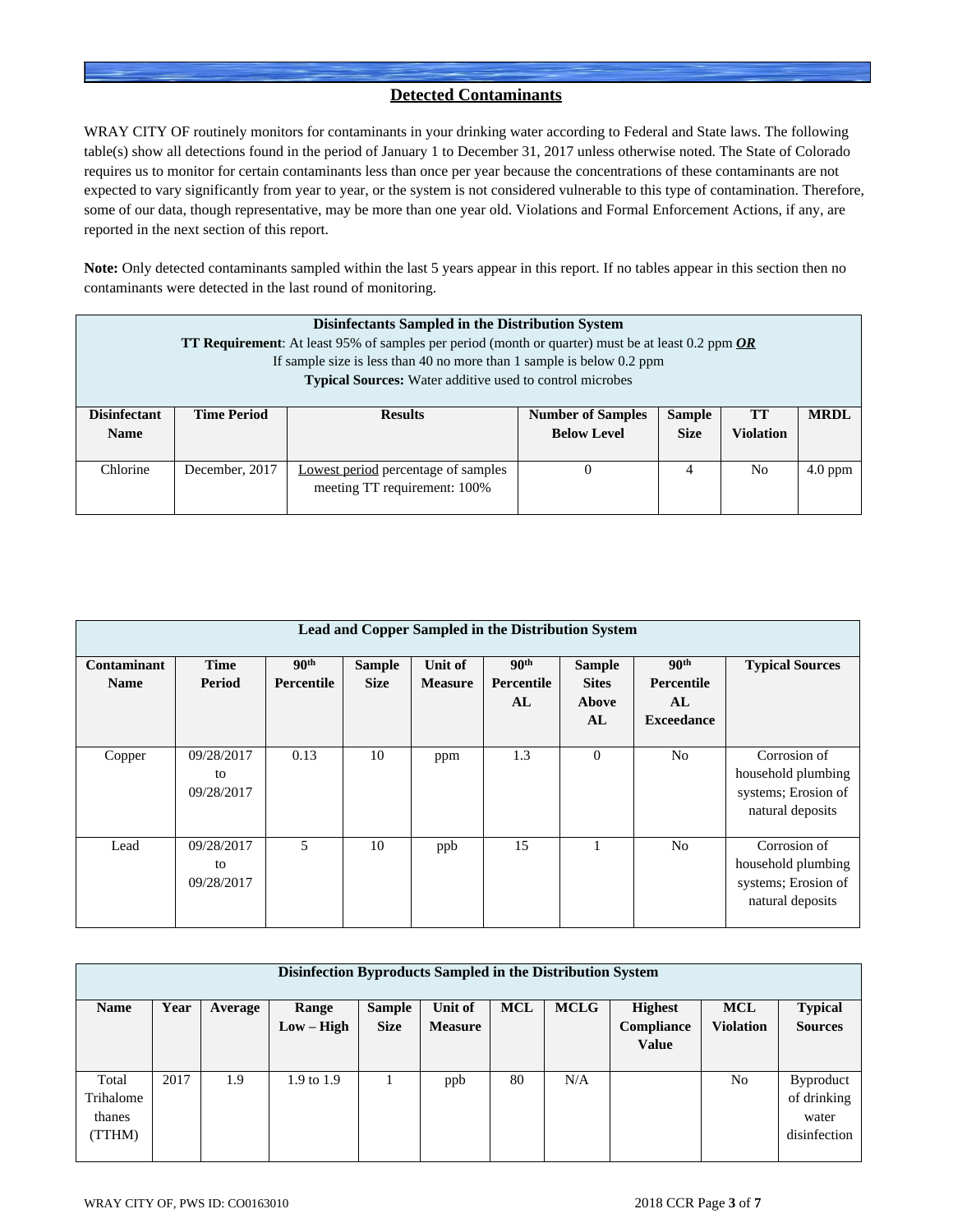| Radionuclides Sampled at the Entry Point to the Distribution System |      |         |              |               |                |            |             |                  |                        |  |  |
|---------------------------------------------------------------------|------|---------|--------------|---------------|----------------|------------|-------------|------------------|------------------------|--|--|
| Contaminant                                                         | Year | Average | Range        | <b>Sample</b> | Unit of        | <b>MCL</b> | <b>MCLG</b> | <b>MCL</b>       | <b>Typical Sources</b> |  |  |
| <b>Name</b>                                                         |      |         | $Low - High$ | <b>Size</b>   | <b>Measure</b> |            |             | <b>Violation</b> |                        |  |  |
|                                                                     |      |         |              |               |                |            |             |                  |                        |  |  |
| Gross Alpha                                                         | 2013 | 2.27    | 2.27 to 2.27 |               | pCi/L          | 15         | $\Omega$    | No               | Erosion of             |  |  |
|                                                                     |      |         |              |               |                |            |             |                  | natural deposits       |  |  |
|                                                                     |      |         |              |               |                |            |             |                  |                        |  |  |
| Combined                                                            | 2013 | 8.1     | 8.1 to 8.1   |               | ppb            | 30         | $\Omega$    | No               | Erosion of             |  |  |
| Uranium                                                             |      |         |              |               |                |            |             |                  | natural deposits       |  |  |
|                                                                     |      |         |              |               |                |            |             |                  |                        |  |  |

|                            | Inorganic Contaminants Sampled at the Entry Point to the Distribution System |                  |                                  |                              |                           |                |                 |                                |                                                                                                                                                |  |  |  |
|----------------------------|------------------------------------------------------------------------------|------------------|----------------------------------|------------------------------|---------------------------|----------------|-----------------|--------------------------------|------------------------------------------------------------------------------------------------------------------------------------------------|--|--|--|
| Contaminant<br><b>Name</b> | Year                                                                         | Average          | Range<br>$Low - High$            | <b>Sample</b><br><b>Size</b> | Unit of<br><b>Measure</b> | <b>MCL</b>     | <b>MCLG</b>     | <b>MCL</b><br><b>Violation</b> | <b>Typical Sources</b>                                                                                                                         |  |  |  |
| Arsenic                    | 2016                                                                         | 9                | $9$ to $9$                       | $\mathbf{1}$                 | ppb                       | 10             | $\overline{0}$  | $\overline{N}$                 | Erosion of natural<br>deposits; runoff<br>from orchards;<br>runoff from glass<br>and electronics<br>production wastes                          |  |  |  |
| <b>Barium</b>              | 2016                                                                         | 0.12             | $0.12 \text{ to } 0.12$          | $\mathbf{1}$                 | ppm                       | $\overline{2}$ | $\overline{2}$  | $\overline{No}$                | Discharge of<br>drilling wastes;<br>discharge from<br>metal refineries;<br>erosion of natural<br>deposits                                      |  |  |  |
| Chromium                   | 2016                                                                         | $\overline{2}$   | $\overline{2}$ to $\overline{2}$ | $\mathbf{1}$                 | ppb                       | 100            | 100             | N <sub>o</sub>                 | Discharge from<br>steel and pulp<br>mills; erosion of<br>natural deposits                                                                      |  |  |  |
| Fluoride                   | 2016                                                                         | 0.92             | 0.92 to 0.92                     | $\mathbf{1}$                 | ppm                       | $\overline{4}$ | $\overline{4}$  | N <sub>o</sub>                 | Erosion of natural<br>deposits; water<br>additive which<br>promotes strong<br>teeth; discharge<br>from fertilizer and<br>aluminum<br>factories |  |  |  |
| Nitrate                    | 2017                                                                         | $\overline{2.1}$ | $2.1 \text{ to } 2.1$            | $\mathbf{1}$                 | ppm                       | 10             | $\overline{10}$ | $\overline{No}$                | Runoff from<br>fertilizer use;<br>leaching from                                                                                                |  |  |  |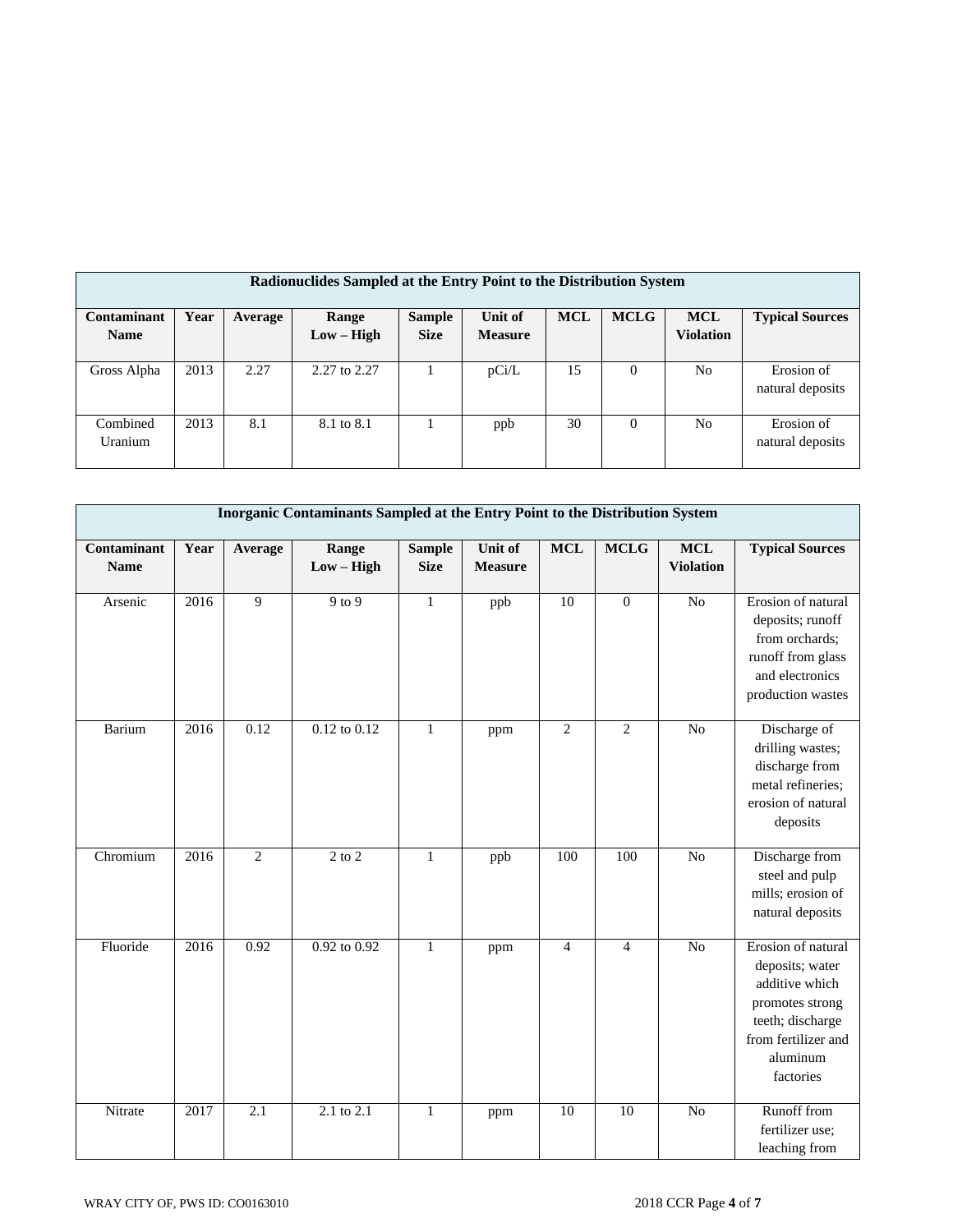| Inorganic Contaminants Sampled at the Entry Point to the Distribution System |                                                                                                                                                                                                                                                                                                                                                                                                                                                                                                                         |                |                       |                              |                           |            |             |                                |                                                                                                                 |  |
|------------------------------------------------------------------------------|-------------------------------------------------------------------------------------------------------------------------------------------------------------------------------------------------------------------------------------------------------------------------------------------------------------------------------------------------------------------------------------------------------------------------------------------------------------------------------------------------------------------------|----------------|-----------------------|------------------------------|---------------------------|------------|-------------|--------------------------------|-----------------------------------------------------------------------------------------------------------------|--|
| Contaminant<br><b>Name</b>                                                   | Year                                                                                                                                                                                                                                                                                                                                                                                                                                                                                                                    | Average        | Range<br>$Low - High$ | <b>Sample</b><br><b>Size</b> | Unit of<br><b>Measure</b> | <b>MCL</b> | <b>MCLG</b> | <b>MCL</b><br><b>Violation</b> | <b>Typical Sources</b>                                                                                          |  |
|                                                                              |                                                                                                                                                                                                                                                                                                                                                                                                                                                                                                                         |                |                       |                              |                           |            |             |                                | septic tanks,<br>sewage; erosion of<br>natural deposits                                                         |  |
| Selenium                                                                     | 2016                                                                                                                                                                                                                                                                                                                                                                                                                                                                                                                    | $\overline{2}$ | $2$ to $2$            |                              | ppb                       | 50         | 50          | No                             | Discharge from<br>petroleum and<br>metal refineries;<br>erosion of natural<br>deposits; discharge<br>from mines |  |
|                                                                              | Arsenic: while your drinking water meets the EPA's standard for arsenic, it does contain low levels of arsenic. The EPA's<br>standard balances the current understanding of arsenic's possible health effects against the costs of removing arsenic from<br>drinking water. The EPA continues to research the health effects of low levels of arsenic, which is a mineral known to cause<br>cancer in humans at high concentrations and is linked to other health effects such as skin damage and circulatory problems. |                |                       |                              |                           |            |             |                                |                                                                                                                 |  |

| <b>Secondary Contaminants**</b><br>**Secondary standards are <u>non-enforceable</u> guidelines for contaminants that may cause cosmetic effects (such as skin, or tooth<br>discoloration) or aesthetic effects (such as taste, odor, or color) in drinking water. |                                                                                                                                    |      |              |  |     |     |  |  |
|-------------------------------------------------------------------------------------------------------------------------------------------------------------------------------------------------------------------------------------------------------------------|------------------------------------------------------------------------------------------------------------------------------------|------|--------------|--|-----|-----|--|--|
| <b>Contaminant</b><br><b>Name</b>                                                                                                                                                                                                                                 | Year<br>Unit of<br><b>Secondary Standard</b><br><b>Sample</b><br>Range<br>Average<br>$Low - High$<br><b>Size</b><br><b>Measure</b> |      |              |  |     |     |  |  |
| Sodium                                                                                                                                                                                                                                                            | 2016                                                                                                                               | 14.9 | 14.9 to 14.9 |  | ppm | N/A |  |  |

## **Unregulated Contaminants\*\*\***

EPA has implemented the Unregulated Contaminant Monitoring Rule (UCMR) to collect data for contaminants that are suspected to be present in drinking water and do not have health-based standards set under the Safe Drinking Water Act. EPA uses the results of UCMR monitoring to learn about the occurrence of unregulated contaminants in drinking water and to decide whether or not these contaminants will be regulated in the future. We performed monitoring and reported the analytical results of the monitoring to EPA in accordance with its Third Unregulated Contaminant Monitoring Rule (UCMR3). Once EPA reviews the submitted results, the results are made available in the EPA's National Contaminant Occurrence Database (NCOD) ([http://www.epa.gov/dwucmr/national-contaminant-occurrence](http://www.epa.gov/dwucmr/national-contaminant-occurrence-database-ncod)database-ncod) Consumers can review UCMR results by accessing the NCOD. Contaminants that were detected during our UCMR3 sampling and the corresponding analytical results are provided below.

| <b>Contaminant Name</b> | Year | Average | Range<br>$Low - High$ | <b>Sample Size</b> | <b>Unit of Measure</b> |
|-------------------------|------|---------|-----------------------|--------------------|------------------------|
|                         |      |         |                       |                    |                        |
|                         |      |         |                       |                    |                        |
|                         |      |         |                       |                    |                        |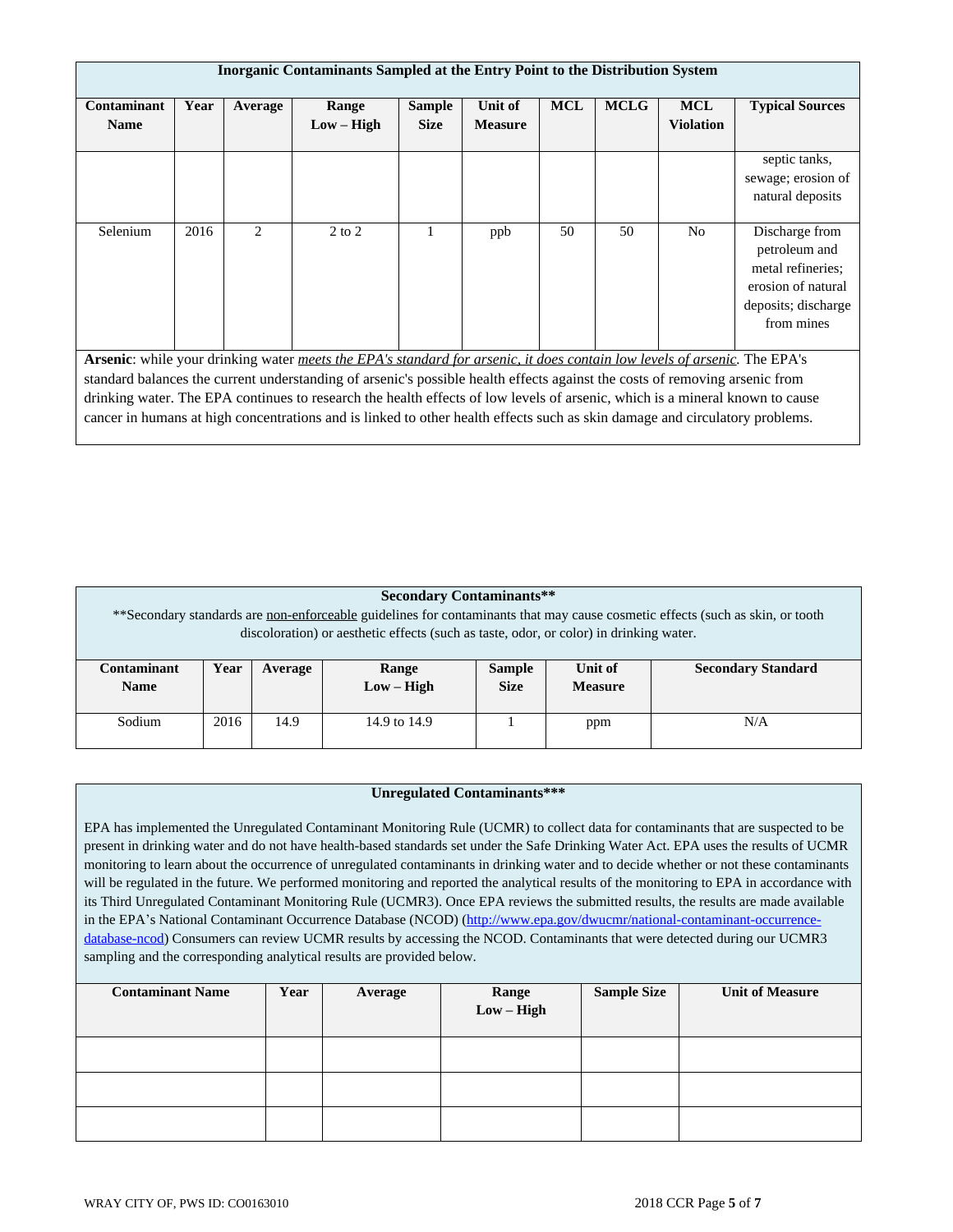### **Unregulated Contaminants\*\*\***

EPA has implemented the Unregulated Contaminant Monitoring Rule (UCMR) to collect data for contaminants that are suspected to be present in drinking water and do not have health-based standards set under the Safe Drinking Water Act. EPA uses the results of UCMR monitoring to learn about the occurrence of unregulated contaminants in drinking water and to decide whether or not these contaminants will be regulated in the future. We performed monitoring and reported the analytical results of the monitoring to EPA in accordance with its Third Unregulated Contaminant Monitoring Rule (UCMR3). Once EPA reviews the submitted results, the results are made available in the EPA's National Contaminant Occurrence Database (NCOD) ([http://www.epa.gov/dwucmr/national-contaminant-occurrence](http://www.epa.gov/dwucmr/national-contaminant-occurrence-database-ncod)database-ncod) Consumers can review UCMR results by accessing the NCOD. Contaminants that were detected during our UCMR3 sampling and the corresponding analytical results are provided below.

| <b>Contaminant Name</b>                                                                                                           | Year | Average | Range        | <b>Sample Size</b> | <b>Unit of Measure</b> |  |  |  |  |
|-----------------------------------------------------------------------------------------------------------------------------------|------|---------|--------------|--------------------|------------------------|--|--|--|--|
|                                                                                                                                   |      |         | $Low - High$ |                    |                        |  |  |  |  |
|                                                                                                                                   |      |         |              |                    |                        |  |  |  |  |
|                                                                                                                                   |      |         |              |                    |                        |  |  |  |  |
|                                                                                                                                   |      |         |              |                    |                        |  |  |  |  |
|                                                                                                                                   |      |         |              |                    |                        |  |  |  |  |
|                                                                                                                                   |      |         |              |                    |                        |  |  |  |  |
|                                                                                                                                   |      |         |              |                    |                        |  |  |  |  |
|                                                                                                                                   |      |         |              |                    |                        |  |  |  |  |
|                                                                                                                                   |      |         |              |                    |                        |  |  |  |  |
| ***More information about the contaminants that were included in UCMR3 monitoring can be found at: http://www.drinktap.org/water- |      |         |              |                    |                        |  |  |  |  |
| info/whats-in-my-water/unregulated-contaminant-monitoring-rule.aspx. Learn more about the EPA UCMR at:                            |      |         |              |                    |                        |  |  |  |  |
| http://www.epa.gov/dwucmr/learn-about-unregulated-contaminant-monitoring-rule or contact the Safe Drinking Water Hotline at (800) |      |         |              |                    |                        |  |  |  |  |
| 426-4791 or http://water.epa.gov/drink/contact.cfm.                                                                               |      |         |              |                    |                        |  |  |  |  |

# **Violations, Significant Deficiencies, Backflow/Cross-Connection, and Formal Enforcement Actions**

|                                                           | <b>Violations</b>                                                                                                              |                     |                                      |                            |                                  |  |  |  |  |  |  |  |
|-----------------------------------------------------------|--------------------------------------------------------------------------------------------------------------------------------|---------------------|--------------------------------------|----------------------------|----------------------------------|--|--|--|--|--|--|--|
| <b>Name</b>                                               | Category                                                                                                                       | <b>Time Period</b>  | <b>Health Effects</b>                | Compliance<br><b>Value</b> | <b>TT Level or</b><br><b>MCL</b> |  |  |  |  |  |  |  |
| <b>STORAGE</b><br><b>TANK RULE</b>                        | <b>FAILURE TO MEET</b><br>STORAGE TANK<br><b>REQUIREMENTS - NON-</b><br><b>HEALTH-BASED</b>                                    | $12/08/2017$ - Open | N/A                                  | N/A                        | N/A                              |  |  |  |  |  |  |  |
| <b>STORAGE</b><br><b>TANK RULE</b>                        | <b>FAILURE TO MEET</b><br><b>STORAGE TANK</b><br><b>REQUIREMENTS -</b><br><b>HEALTH-BASED</b>                                  | 12/08/2017 - Open   | May pose a risk to<br>public health. | N/A                        | N/A                              |  |  |  |  |  |  |  |
| <b>PLANS AND</b><br><b>SPECIFICAT</b><br><b>IONS RULE</b> | <b>FAILURE TO RECEIVE</b><br><b>PLANS AND</b><br><b>SPECIFICATIONS</b><br><b>APPROVAL BEFORE</b><br><b>CONSTRUCTION - NON-</b> | $12/08/2017$ - Open | N/A                                  | N/A                        | N/A                              |  |  |  |  |  |  |  |